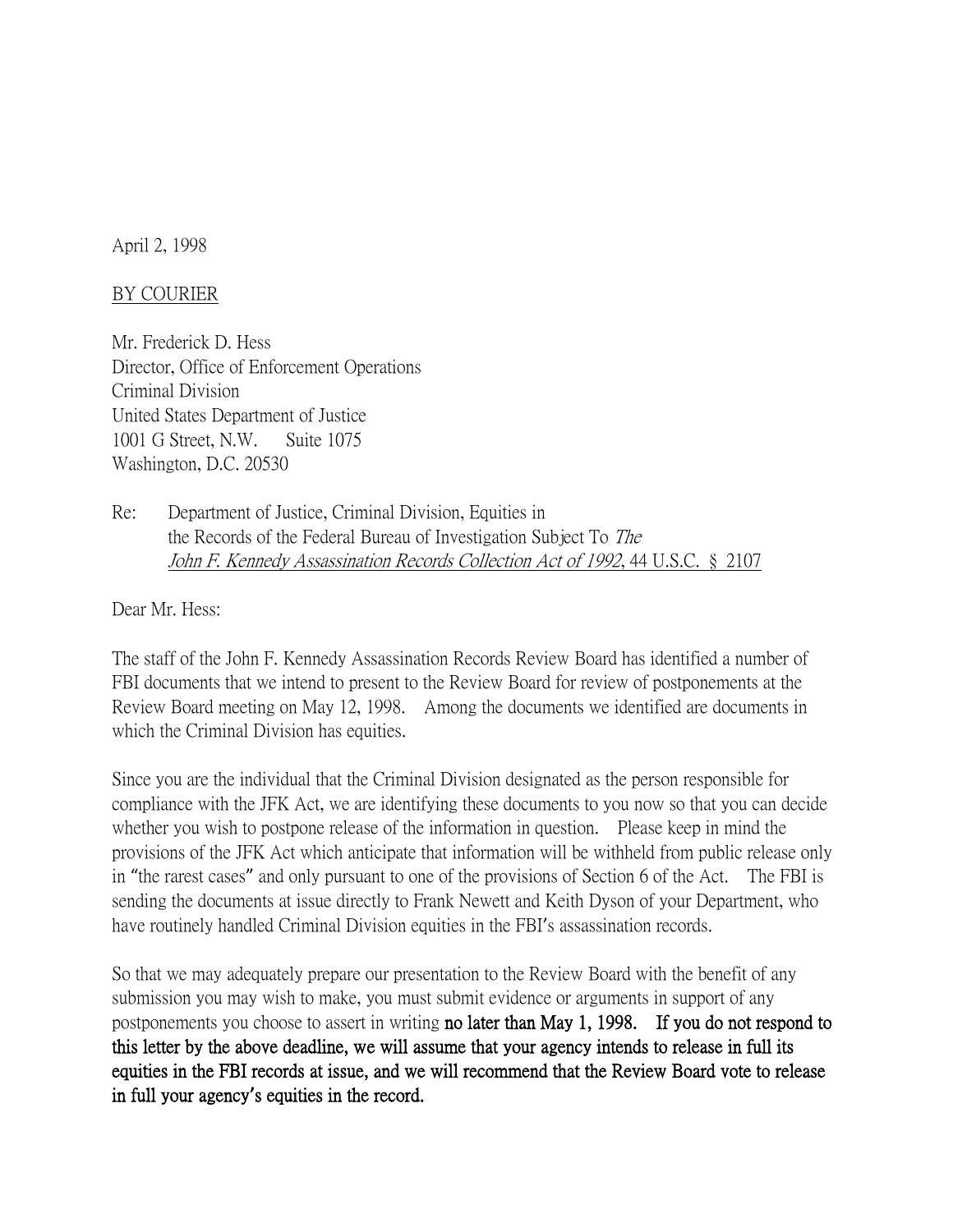Mr. Frederick D. Hess April 2, 1998 Page 2

In many of the FBI documents with third agency equities, we believe that the third agencies could, consistent with their current guidelines for JFK assassination-related information, consent to full release of the information at issue.

If you have any questions regarding the documents identified on the enclosed forms, please call Carol Keeley or Debbie Beatty of the JFK Task Force at the FBI at (202) 324-0571 or Laura Denk or Kevin Tiernan of the Review Board staff at (202) 724-0088. Thank you, in advance, for your cooperation.

Sincerely,

T. Jeremy Gunn Executive Director

Enclosure

cc: Frank R. Newett, Assistant Director Keith Dyson Office of Enforcement Operations Criminal Division United States Department of Justice 1001 G Street, N.W., Suite 1075 Washington D.C. 20530